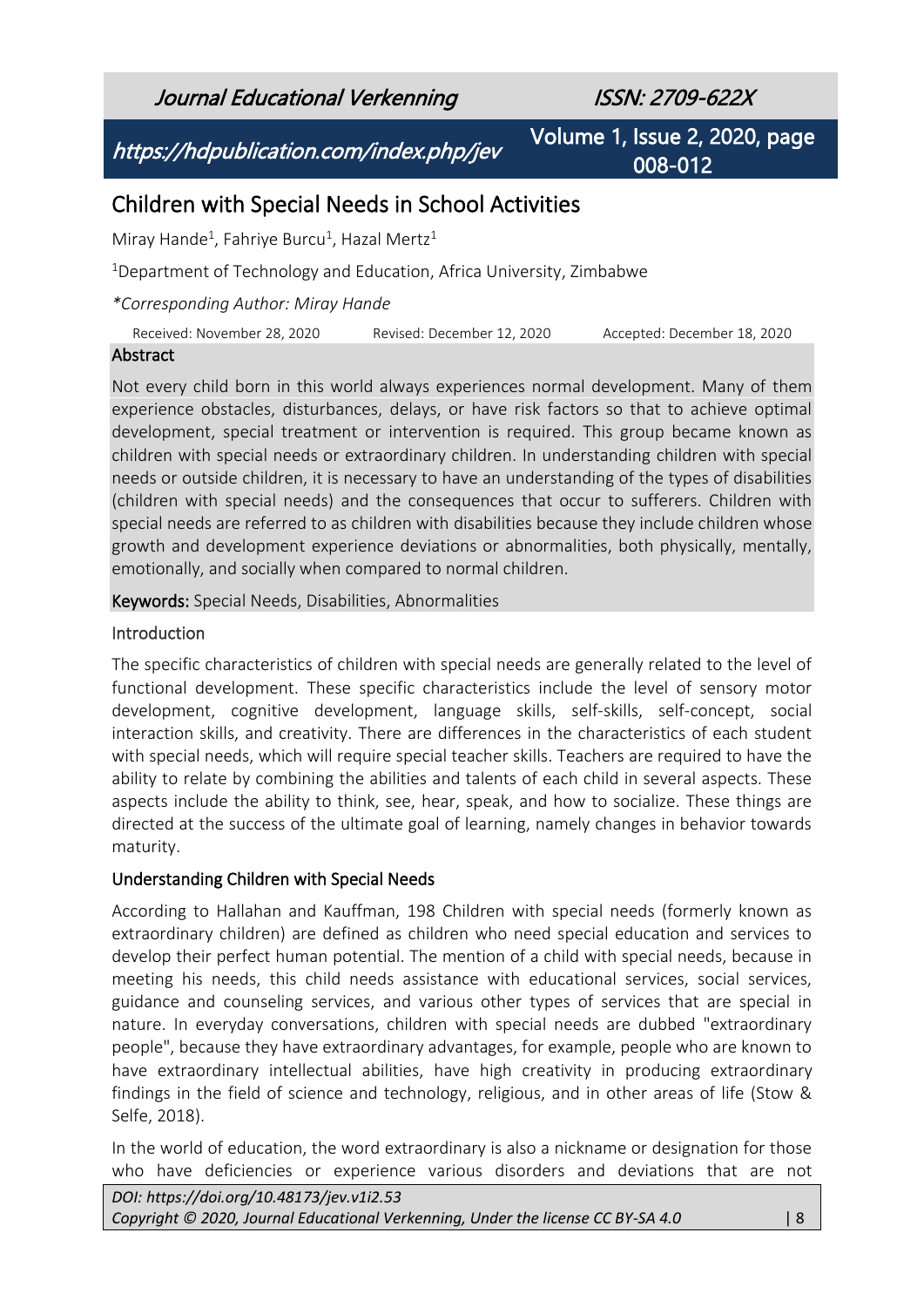experienced by normal people in general. The abnormality or deficiency can be in the form of physical, psychological, social and moral abnormalities.

The definition of "extraordinary" in the world of education has a broader scope than the meaning of "disabilities or disabilities" in everyday conversation. in the world of education the term extraordinary implies a double meaning, namely those who deviate upwards because they have extraordinary abilities compared to normal people in those who are generalized and those who deviate downward, namely those who suffer from disabilities or disabilities and deficiencies that are not suffering by normal people in general (Amillategui et al., 2007; Amillategui et al., 2009; Umarova, 2020). Examples of people who deviate upward in terms of intellectual abilities (brain), for example professor BJ Habibie, because he has intelligence above normal people and intellectual abilities in the field of world-class "aerodynamics" so that he is dubbed a genius in his field, while examples people who stray downward are people who are slow and difficult to learn.

# Types of Children with Special Needs

In the world of education, children with special needs are classified into several groups according to the type of disability of the child. The following will explain several types of children with special needs. Children who have sensory deficiencies, namely the sense of sight. Even though their sense of sight is problematic, their intelligence is still normal. The things related to the eye are replaced by other senses in compensation. Children who have hearing impairments. They have difficulty interacting and socializing with other people towards the environment, including education and teaching (Heward et al., 2006). Deaf children are divided into 2, namely, deaf (the deaf), and deaf (hard of hearing). A child who has a disorder in his body, namely paralysis. Children who experience this paralysis are caused by polio and disorders of their motor nerves. Children who have abnormalities in the speaking or language process. Children like this have difficulty in speaking or speaking so that they cannot be understood by others. Children who experience disturbances at their emotional level. This is related to psychological problems. Children who experience this emotional disorder are divided into 2 types, namely: Behavioral Disorders, the characteristics are: (1) Disruptive in class (2) Impatient, too quick to act (3) Disrespect for others, (4) Like to oppose, (5) Blaming others, (6) Often daydreaming. Attention Deficit Disorder (ADD / Attention Deficit Disorder), the symptoms of which occur for at least 6 months. These symptoms include: (1) Not listening to other people talking, (2) Often failing to pay attention to certain objects (3) Often not carrying out orders from other people.

Children with hyperactivity (ADHD / Attention Deficit with Hiperactivity Disorder), the symptoms are: (1) unable to stay still, (2) inability to pay attention long enough (3) hyperactivity (4) awkward.Keterbelakangan Mental

Children who have very low mental levels always need help from others because they are unable to take care of themselves, have limited intelligence, are apathetic, and have unstable attention. Based on their intelligence, mentally retarded children are divided into several parts, namely: (a) Idiot, which is the child with the lowest level of intelligence (IQ $> 20$ ). Whose mental development will not increase beyond the age of 3 years, even though basically he is a teenager or an adult. (b) Imbesil, namely children who have (IQ 20-50), mental development can reach the age of 7 years, can be taught to take care of themselves in the most simple needs. (c) Debil or moron, namely children who have (IQ 50-70), Debil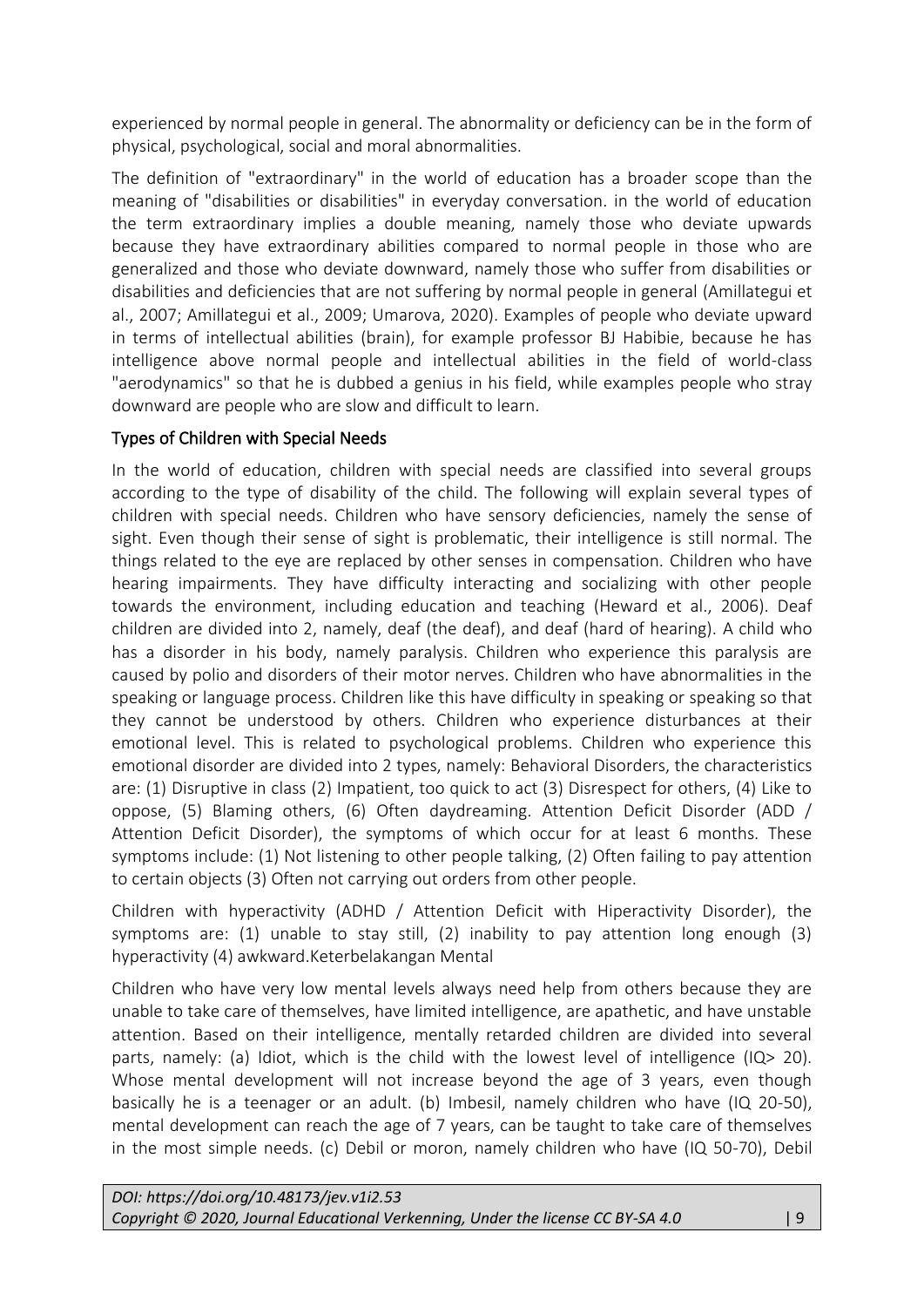underdevelopment is not as bad as the two types above. The development of the soul can take up to 10 ½ years. This Debile man could meet his own needs.

## Psychoneurosis

Children who experience psychoneurosis are basically normal children. They only experience continuous personal tension, besides that they cannot solve their own problems so that the tension does not subside. This psychoneurosis is divided into 3, namely: (a) Worry psychoneurosis is a child who has excessive anxiety and does not reasoned. (b) Hysterical, is a child who unconsciously paralyzes one of his limbs, as a matter of fact organically, there is no abnormality. (c) Obsessive psychoneurosis, is a child who has certain thoughts and urges continuously. Psychosis is also called a major personality disorder because the entire personality of the person concerned is affected and the person cannot live a normal life. Psychopaths Is a behavior disorder, meaning that psychopathic sufferers cannot care about social norms. They always do their own way without considering the interests of others, so they often harm others. And people with psychopathy are not aware of any abnormalities in themselves.

# Causes of Children with Special Needs

There are three factors that cause children with special needs, namely: (1) Pre-Christmas events (in the womb), various diseases that can cause abnormalities in the fetus when pregnant women include: (a) Blood poisoning (Toxaenia) in pregnant women can cause the fetus to not receive oxygen optimally, thus affecting the nerves of the brain which can cause disruption of the nervous system and deafness in infants. (b) Infection due to dirty diseases (genital disease / syphilis suffered by the father or mother), toxoplasmosis (from animal viruses such as cat hair), trachma and tumors. Tumors can occur in the brain related to the sense of sight due to damage to the eyeball and hearing resulting from damage to the membrane of the ear drum. Lack of vitamins or excess iron so that the mother is poisoned which results in abnormalities in the fetus that causes eye problems. Also damage to the brain, causing impaired function of thinking or verbal communication, damage to the ear organs resulting in loss of hearing function. (2) Christmas (time of birth) At the time of birth which may only take a short amount of time but if improper handling will threaten the development of the baby. Among them are: (a) premature birth, (b) forced birth using a vacuum, (c) birth process of breech babies. (3) Post Natal (after birth) Various events experienced in his life can often result in a person losing a function of organs or muscle and nerve functions. You can even lose the organ itself. The causes of deafness that occur after birth include: (1) Incidents occur, (2) Vitamin or nutritional deficiency, (3) fever and convulsions (Avramidis et al., 2000; Narzisi, 2020).

## How to Deal with Children with Special Needs

It is undeniable that caring for children with special needs requires additional energy, thought, and higher costs than caring for children in general. The following will explain the steps in dealing with children with special needs, including the following: (1) Strengthening the mental condition of parents this strategy requires the active role of parents in caring for children with special needs. Some of the strategies needed by parents of children with special needs include the need to provide time for themselves, cooperate in parenting with partners, and be active in seeking information about children with special needs. Parents need to provide time for themselves, as a form of appreciation for themselves who have provided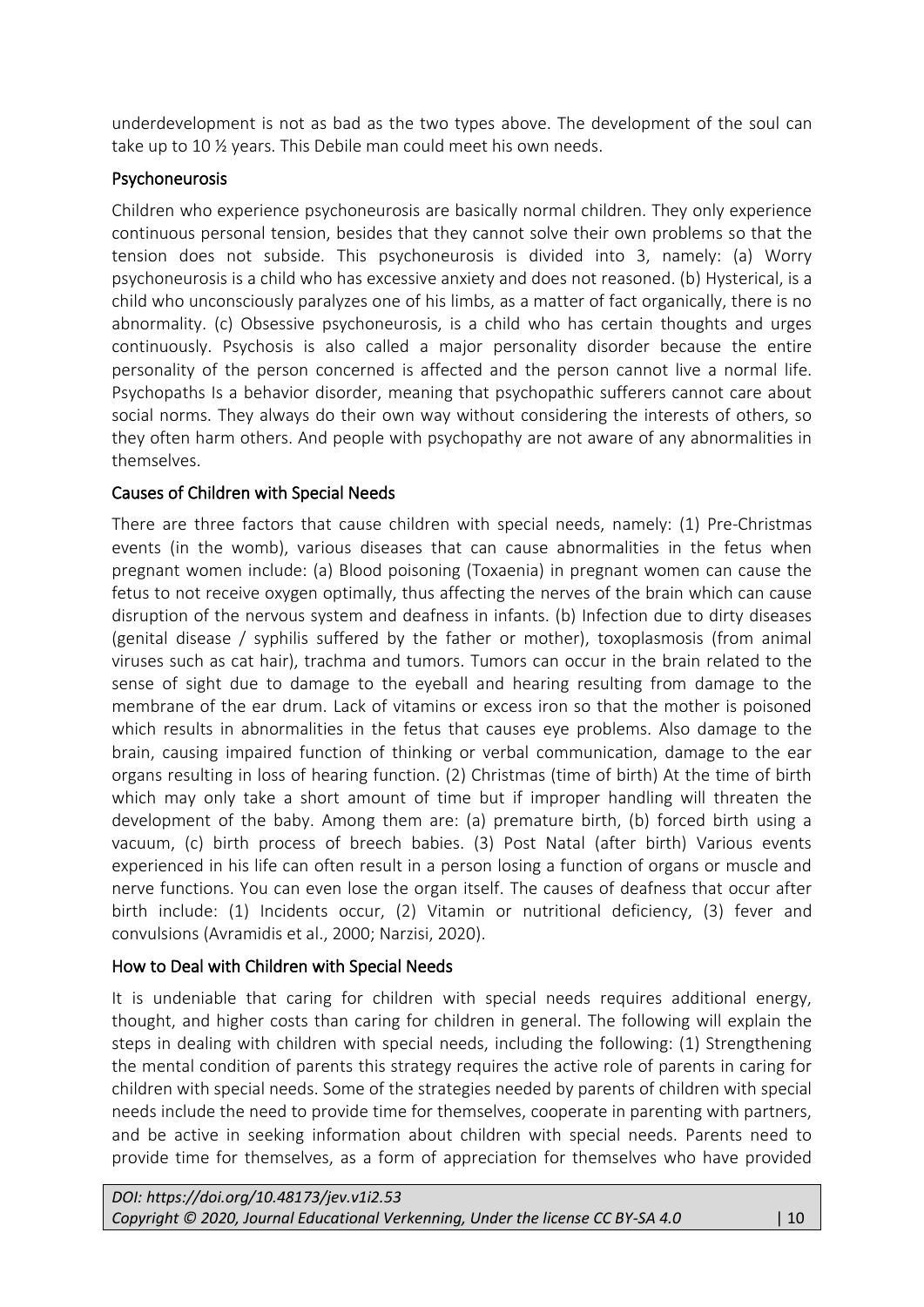extra time and daily energy to care for children with special needs (ElZein, 2009; Stella et al., 2004).

# Adequate Social Support

Social support plays an extraordinary role for the sustainability of caring for children with special needs. Social support can be in the form of moral encouragement, which strengthens the surrounding community and immediate family. Through social support, it is hoped that parents of children with special needs can share experiences about parenting for children with special needs. This has not been seen much in our society, given the strong belief that having children with special needs is a "karma" from God. Thus, there is a tendency for families with children with special needs to be "ostracized" by society. To eliminate this trend, it is necessary for the role of the government to provide education to the general public about children with special needs. This education can be delivered through media channels or community service posts to reach people in rural or rural areas (Čagran & Schmidt, 2011).

## Active Role of Government

The government's active role in providing health services and consultations that are accessible to the public. This is a very vital factor for the general public, especially for those in the middle to lower social class. It is undeniable that consultation and health services are still something that is expensive. By providing consultations for children with special needs that are easily accessible to the community, it is hoped that children with special needs will receive consultation services that are easy and inexpensive. The government also has to provide facilities for handling children with special needs in an integrated manner. Currently, the government has paid attention to children with special needs through the formation of the Directorate of Special School Development under the coordination of the Ministry of Education and Culture (Lewis, 2002).

## How to Teach Children with Special Needs

Practical Ways in teaching Children with Special Needs contain information that supports the teaching methods of teachers (Boling, 2007). Teachers must attend practical and comprehensive training in inclusive education in order to better understand and implement the strategies used in inclusive education. The ways to teach children with special needs are as follows: (1) Be kind and positive, (2) Use appropriate classroom settings, (3) Speak clearly with your face facing students, (4) Use all communication methods, (5) Use efficient teaching strategies (6) Prioritize peer support (7) Make the best use of available teaching materials (8) Explain to all children about disabilities (9) Make your class as accessible as possible and (10) Share experiences. All of these teaching principles can also be applied to regular classes.

## **Conclusion**

Children with special needs (formerly known as extraordinary children) are defined as children who need special education and services to develop their perfect human potential. The mention of a child with special needs is because in meeting their needs, this child needs assistance with educational services, social services, guidance and counseling services, and various other types of special services. In handling children with special needs, there are three things that need to be considered, including strengthening the mental condition of parents who have children with special needs, strong social support from neighbors and the